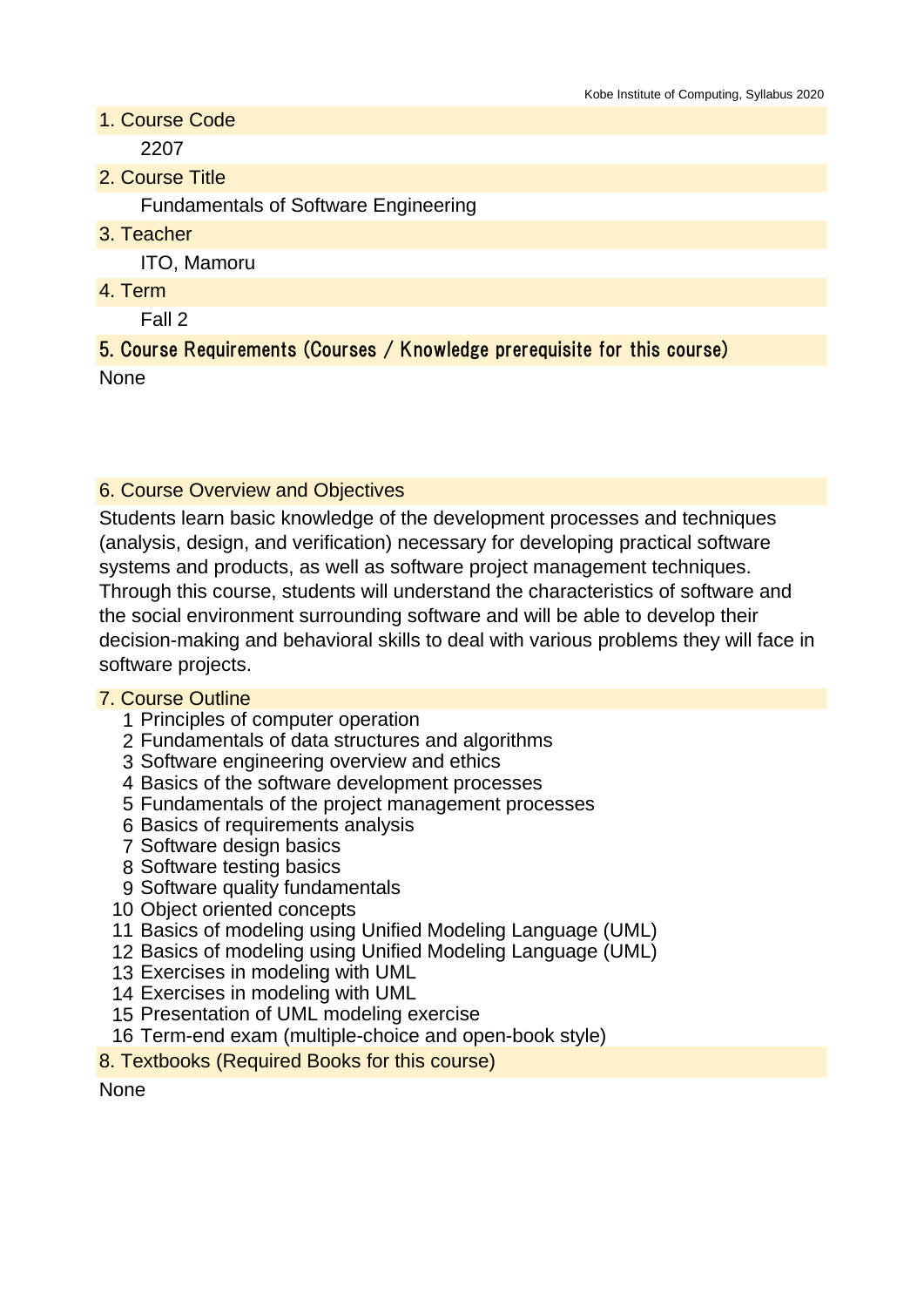9. Reference Books (optional books for further study)

R. S. Pressman, B. R. Maxim. Software Engineering: A Practitioner's Approach. McGraw Hill Higher Education.

IEEE Computer Society. Guide to the Software Engineering Body of Knowledge. IEEE Computer Society Press.

- 10. Course Goals (Attainment Targets)
	- (1) Have a basic understanding of software development life cycle and process models
	- (2) Utilize basic techniques in software analysis and design
	- (3) Acquire practical decision-making skills required for software project management
	- (4) Deepen an understanding of social environments surrounding software development
	- (5) Analyze the ethical issues in software development
	- (6)
	- (7)
	- (8)

### 11. Correspondence relationship between Educational goals and Course goals

| Educational goals of the school | <b>Course Goals</b>                                                          |                            |            |
|---------------------------------|------------------------------------------------------------------------------|----------------------------|------------|
| High level ICT                  | $^{\prime}$ 2                                                                |                            |            |
| skills                          | Specialized knowledge and literacy                                           | (2)                        |            |
| Human skill<br>(Tankyu skill)   | Ability to continually improve own strengths                                 |                            |            |
|                                 | Ability to discover and Problem setting<br>resolve the problem<br>in society |                            | (4)        |
|                                 |                                                                              | <b>Hypothesis planning</b> | (4)<br>3). |
|                                 |                                                                              | <b>Hypothesis testing</b>  |            |
|                                 |                                                                              | <b>Practice</b>            |            |
|                                 | Fundamental                                                                  | Ability to step forward    | ΄3         |
|                                 | Competencies for                                                             | Ability to think through   | 3),<br>(4) |
|                                 | <b>Working Persons</b>                                                       | Ability to work in a team  |            |
| <b>Professional ethics</b>      | (5                                                                           |                            |            |

# 12. Evaluation

| Goals                          | Evaluation method & point allocation                                 |      |         |    |                                  |       |  |
|--------------------------------|----------------------------------------------------------------------|------|---------|----|----------------------------------|-------|--|
|                                | examination                                                          | Quiz | Reports |    | <b>Presentation Deliverables</b> | Other |  |
|                                |                                                                      |      |         |    |                                  |       |  |
|                                |                                                                      |      |         |    |                                  |       |  |
| ΄3                             |                                                                      |      |         |    |                                  |       |  |
| 4                              |                                                                      |      |         |    |                                  |       |  |
| 5                              |                                                                      |      |         |    |                                  |       |  |
| 6                              |                                                                      |      |         |    |                                  |       |  |
| Allocation                     | 30                                                                   | 30   | 15      | 10 | 15                               |       |  |
| <b>13. Evaluation Criteria</b> |                                                                      |      |         |    |                                  |       |  |
| Examination                    | Multiple-choice exam is used to assess students' understanding       |      |         |    |                                  |       |  |
|                                | and application of the course goals. This is an open-book exam that  |      |         |    |                                  |       |  |
|                                | allows students to bring in their own materials and does not require |      |         |    |                                  |       |  |
|                                | knowledge of the subject matter.                                     |      |         |    |                                  |       |  |
| Quiz                           | Multiple-choice quizzes are used to evaluate the students'           |      |         |    |                                  |       |  |
|                                | comprehension and application of the content in each class. As this  |      |         |    |                                  |       |  |
|                                |                                                                      |      |         |    |                                  |       |  |
|                                | is an open-book test, no knowledge is required.                      |      |         |    |                                  |       |  |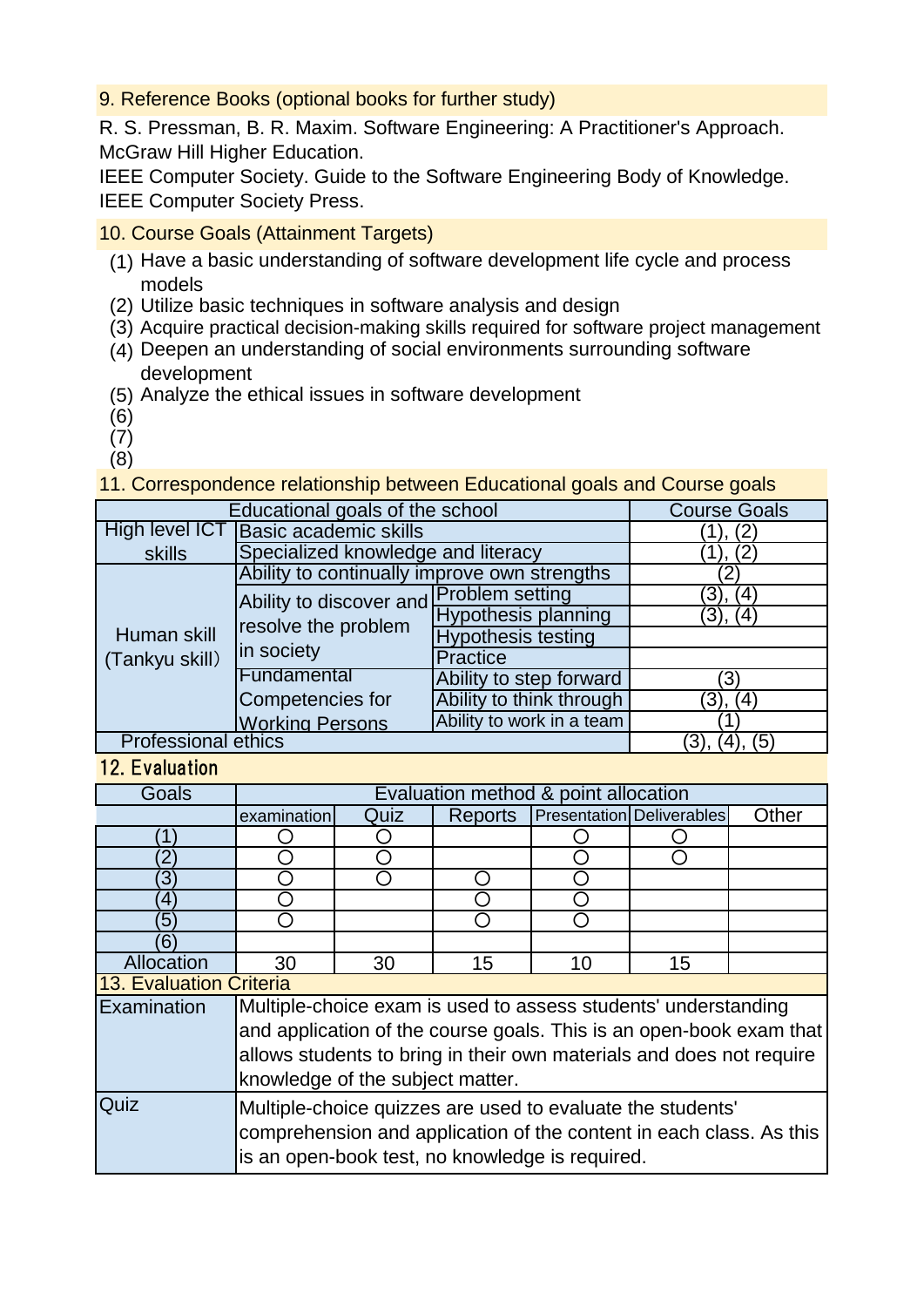| <b>Reports</b>                                                                                                          |                                                                                                                        | Evaluate in terms of the appropriateness of the description, the<br>structure of the report, the validity of the argument, and the<br>originality of the proposal.                    |  |  |  |  |
|-------------------------------------------------------------------------------------------------------------------------|------------------------------------------------------------------------------------------------------------------------|---------------------------------------------------------------------------------------------------------------------------------------------------------------------------------------|--|--|--|--|
|                                                                                                                         | Presentation                                                                                                           | Evaluate the content of the presentation in terms of its<br>purposefulness, the structure of the presentation, the relevance of<br>the argument, and the originality of the proposal. |  |  |  |  |
|                                                                                                                         | <b>Deliverables</b><br>Evaluate the diagrams and documents created in terms of<br>relevance, clarity, and objectivity. |                                                                                                                                                                                       |  |  |  |  |
| Other                                                                                                                   |                                                                                                                        |                                                                                                                                                                                       |  |  |  |  |
| 14. Active Learning                                                                                                     |                                                                                                                        |                                                                                                                                                                                       |  |  |  |  |
| Hourly percentage of active learning within the whole class time                                                        | 40%                                                                                                                    |                                                                                                                                                                                       |  |  |  |  |
| All the time<br>Active learning such as problem solving assignment using the<br>knowledge and skills acquired in class. |                                                                                                                        |                                                                                                                                                                                       |  |  |  |  |
|                                                                                                                         | 2 Active learning such as group works and discussions.                                                                 | All the time                                                                                                                                                                          |  |  |  |  |
|                                                                                                                         | 3 Outcome presentations and feedbacks.                                                                                 |                                                                                                                                                                                       |  |  |  |  |
|                                                                                                                         | 4 Students actively make decisions on how the class should be<br>conducted.                                            |                                                                                                                                                                                       |  |  |  |  |

### 15. Notes

This course provides the course materials on Moodle.

# 16. Course plan

(Notice) This plan is tentative and might be changed at the time of delivery

Lesson 1: Basic principles Lecture/Discussion 90 min

The Software runs on a computer. The basic knowledge on computers expands an understanding of software development. We will learn how a computer works in this lesson.

- Introduction
- Computer organization (CPU, memory, I / O, clock)
- Von Neumann architecture
- Memory hierarchy
- Program performance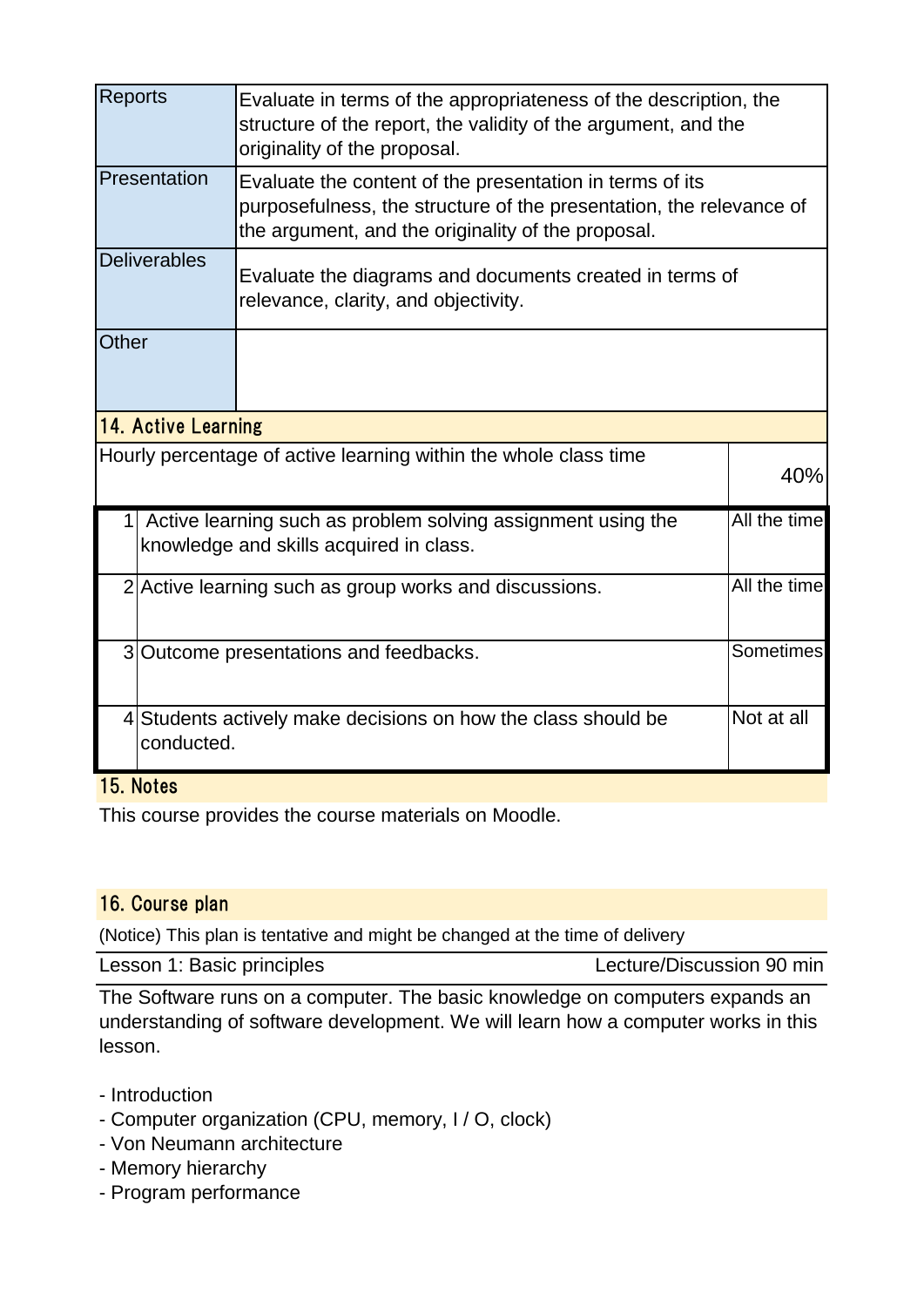Lesson 2: Data structures and algorithms Lecture/Discussion 90 min

The data structures and algorithms should be considered for us to design a computer program. This lesson will provide students with the introduction of data structures and algorithms.

- Address space and virtual memory
- Major data structures array, list, stack, queue, and tree
- Major algorithms sorting algorithms and search algorithms
- Computational complexity

Lesson 3:Software engineering and ethics Lecture/Discussion 90 min

The software grows increasingly important along with the popularization of computers. We will discuss the reality surrounding software development after understanding of the features of the software and learn the necessity of software engineering.

- Features of software
- Importance of software
- Environment surrounding software development
- Role of software engineering and ethics

Lesson 4: Software development processes Lecture/Discussion 90 min

A "Process" can be defined as a "set of interrelated or interacting activities, which transforms inputs into outputs". Good process is required to produce good outputs. We will learn the overview of software life cycle process models and the meaning of process improvement.

- Definition of software process
- Life cycle models
- Present situation and issues on software process
- Meaning of software improvement

Generally, software is developed by a project team. The project team should be managed adequately. This lesson will clarify a project, project management, project lifecycle, and project organizations.

- Definition of project and project management
- Project life cycle
- Relationship with organizations and stakeholders
- Trend in project management standards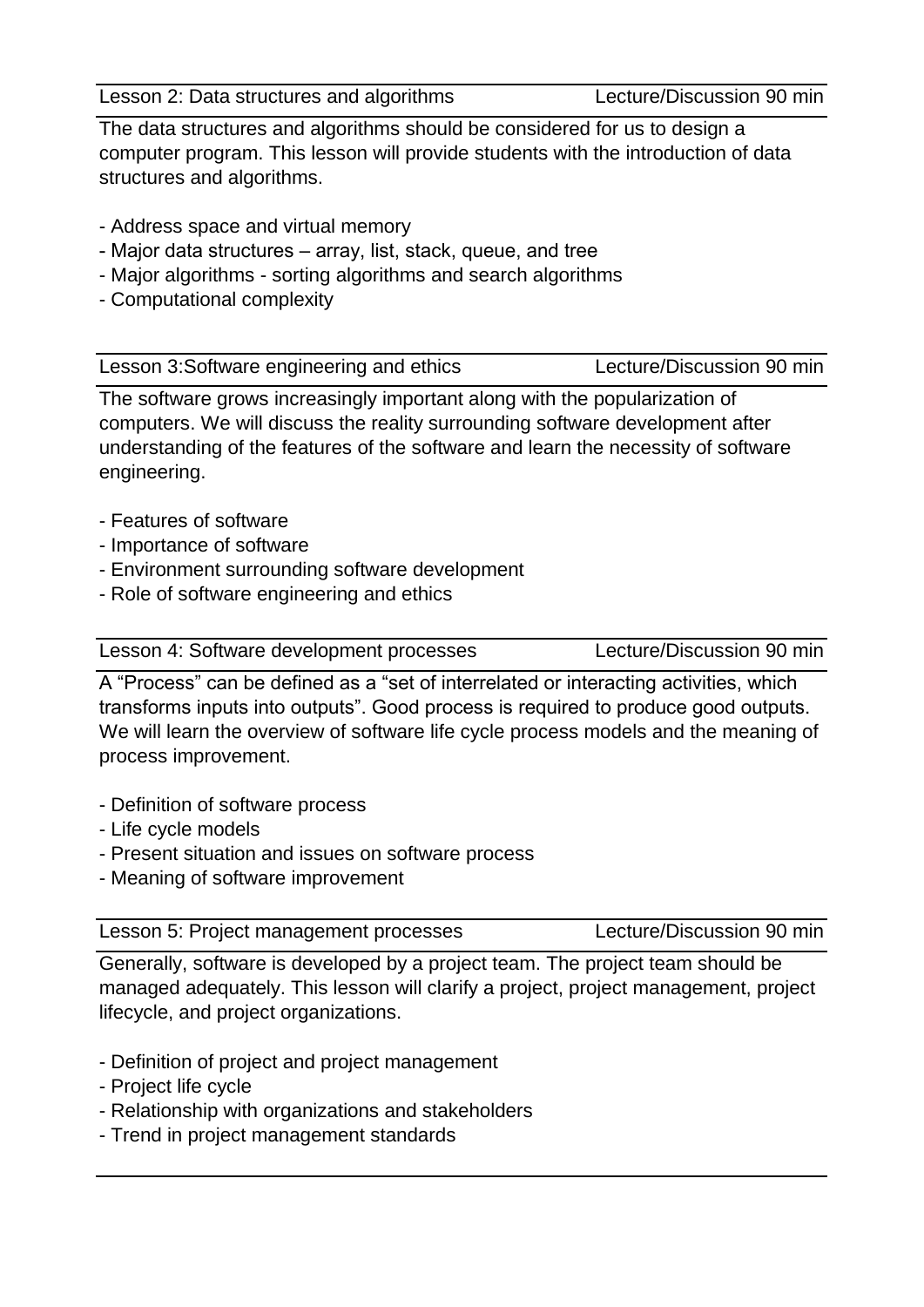Lesson 6: Requirements analysis Lecture/Discussion 90 min

The role of software engineer is to realize the requirements of customers and users by use of software. But their requirements are sometimes ambiguous and lack consistency. We should acquire their requirements exhaustively and analyze them systematically. We will marshal the concepts of requirements and flow of requirement analysis.

- Difference between needs wants and demands
- Functional requirements and non-functional requirements
- Requirements analysis techniques
- Requirements modeling

Lesson 7: Software design Lecture/Discussion 90 min

The optimum design technique should be selected based on the target and objectives of software development. This lesson introduces major software design techniques such as structured design and object-oriented design.

- Architectural design
- Structured design
- Object-oriented design

Lesson 8: Software testing Lecture/Discussion 90 min

Software testing is becoming important because defects in software have the significant impact on the society. We will learn the positioning of software testing, kinds of software testing, and testing techniques in this lesson.

- Necessity and limitation of software testing
- Flow of software development and testing phases
- White box test and black box test
- The major testing techniques

Lesson 9: Software quality Lecture/Discussion 90 min

One of the objectives of software engineering is to develop high-quality software. Management on software quality is more important than that of hardware quality because software is invisible. We will understand the whole picture of software quality and necessary activities to achieve the required quality in this lesson.

- Difference between quality and grade
- Software quality model
- Quantitative quality management
- Software design review